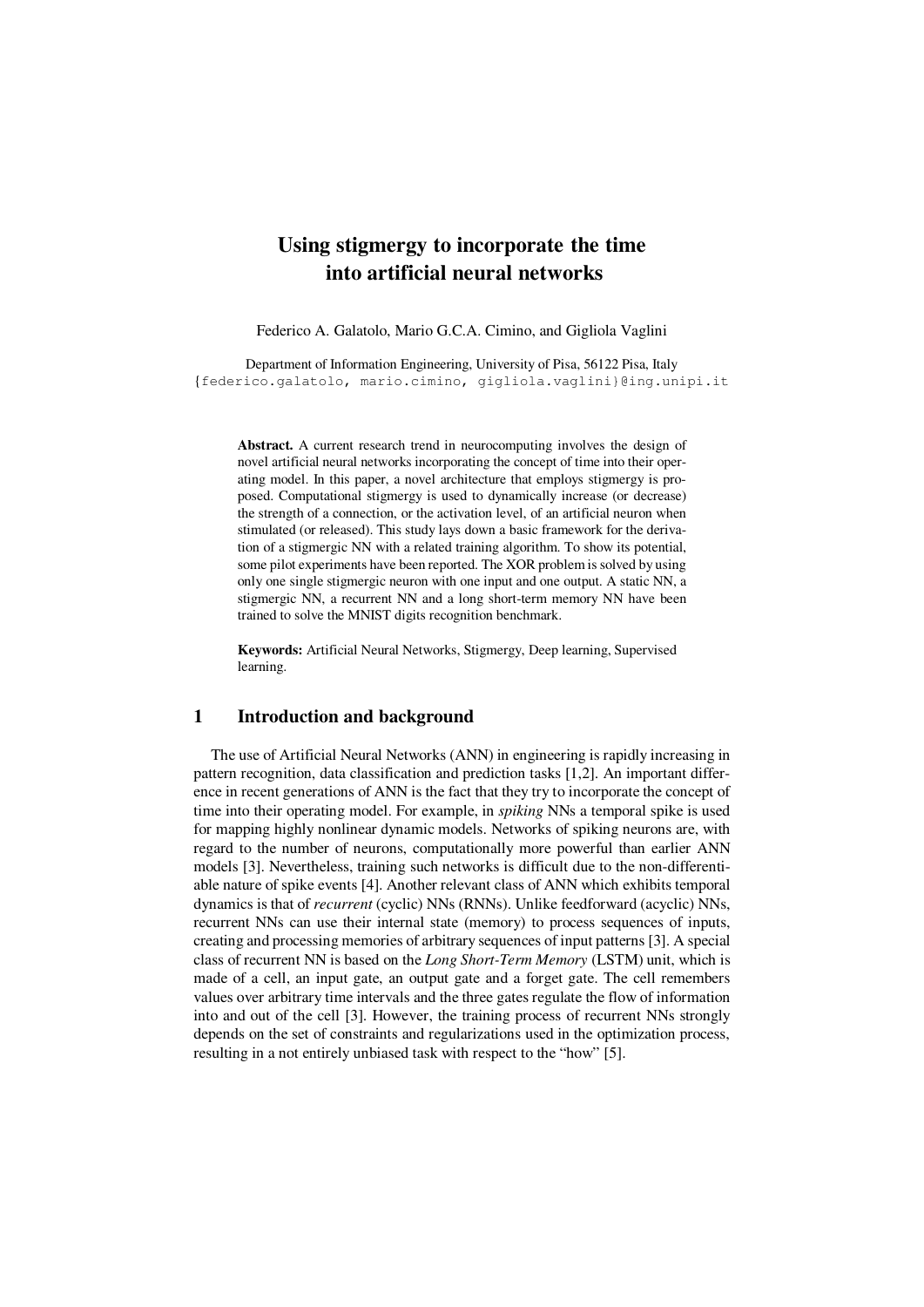This paper focuses on a novel architecture that employs *stigmergy* to incorporate the concept of time in ANN. Stigmergy is defined as an emergent mechanism for self-coordinating actions within complex systems, in which the trace left by a unit's action on some medium stimulates the performance of a subsequent unit's action [6]. It is a fundamental mechanism in swarm intelligence and multi-agent systems, but it also models individual interactions [6]. In neuroscience, Hebb studied this phenomenon in the biological brain, as a basis for modeling synaptic plasticity, i.e., the ability of synapses to strengthen or weaken over time, in response to increases or decreases in their coordinated activity [7]. According to Hebb's theory, synaptic plasticity is one of the important neurochemical foundations of learning and memory. Specifically, the Hebb's law states that, when an axon of cell A is near enough to excite cell B and repeatedly or persistently takes part in firing it, some growth process or metabolic change takes place in one or both cells such that A's efficiency, as one of the cells firing B, is increased. This is often paraphrased as "neurons that fire together wire together" [7]. Similarly, in the phenomenon of selective forgetting that characterizes memory in the brain, neural connections that are no longer reinforced will gradually lose their strength relative to recently reinforced ones. Accordingly, computational stigmergy can be used to increase (or decrease) the strength of a connection, or the activation level, of an artificial neuron when stimulated (or unused).

To our knowledge, this is the first study that proposes and lays down a basic framework for the derivation of stigmergic NNs. In the literature, computational intelligence research using stigmergy is focused on swarm and multi-agent systems coordination, and on computational optimization [6]. Although its high potential, demonstrated by the use of stigmergy in biological systems at diverse scales, the use of stigmergy for pattern recognition and data classification is currently poorly investigated. As an example, in [8] a stigmergic architecture has been proposed to perform adaptive contextaware aggregation. In [9] a multilayer architectures of stigmergic receptive fields for pattern recognition have been experimented for human behavioral analysis. The optimization process of both systems is carried out using the Differential Evolution.

In this paper, the dynamics of stigmergy is applied to weights, bias and activation threshold of a classical neural perceptron, to derive the stigmergic perceptron (SP). To train a NN made of SPs, each stigmergic layer can be formally transformed into an equivalent static MLP, by spatial multiplication of nodes, layers and progressive removal of internal temporal steps. Once the network is totally unfolded, the resulting net is much larger, and contains a large number of weights. However, this static NN can be efficiently transformed in a computational graph. As a consequence, a given stigmergic NN can be transformed into a computational graph and trained using backpropagation.

To appreciate the impressive computational power achieved by stigmergic neurons, in this paper two experiments are shown. In the first experiment, the XOR problem is solved by using only one single stigmergic neuron with one input and one output. In the second experiment a static NN, a stigmergic NN, a recurrent NN and a LSTM NN have been trained to solve the MNIST digits recognition benchmark.

The remainder of the paper is organized as follows. Section 2 discusses the architectural design of stigmergic NNs with respect to traditional NNs. Experiments are covered in Section 3. Finally, Section 4 summarizes conclusions and future work.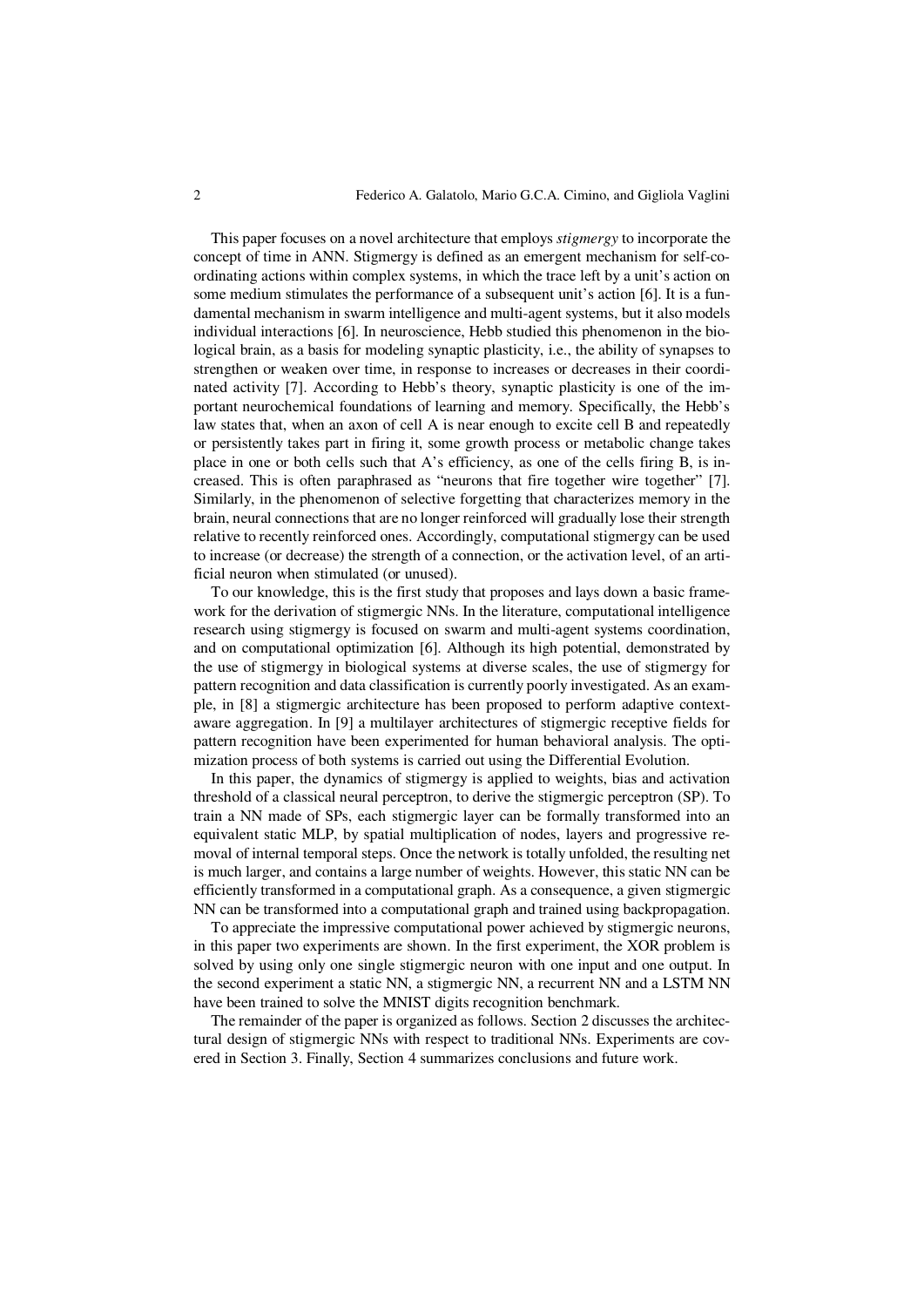Using stigmergy to incorporate the time into artificial neural networks 3

## **2 Architectural design**

This section defines formally the design of a stigmergic NN. Without loss of generality it is introduced a pilot application, with suitable input and output coding. Fig. 1a shows an example of static binary image, made of  $4 \times 5 = 20$  pixels, in the spatial input coding. The necessary number of inputs for a static NN is  $N = 20$ . Fig. 1b shows the same image in the temporal input coding. Considering  $T = 5$  instants of time for providing the image row by row, the necessary number of inputs of a temporal NN is  $N = 4$ . In essence, the image is provided in terms of chunks over 5 subsequent instants of time. Once provided the last chunk, the temporal NN provides the corresponding output class. Therefore, a NN that incorporates the concept of time is able to process the image as a temporal series. In the training phase, the NN learns to adjust its internal states to follow the chunks dynamics, according to the input coding.



**Fig. 1.** (a) Spatial input coding. (b) Temporal input coding.

More formally, the conversion from spatial to temporal input coding can be represented as a spatial-to-temporal function  $S2T(·)$  providing a sequence of *T* temporized chunks:

$$
\langle x(1) | \dots | x(T) \rangle = T2S(x) \tag{1}
$$

where  $\mathbf{x} = [x_1, ..., x_{N \cdot T}]$  and  $\mathbf{x}(t) = [x_1(t), ..., x_N(t)].$ Fig. 2a and Fig. 2b show a conventional perceptron and a Stigmergic Perceptron (SP), respectively. The SP contains a smaller number of input connections, fed via temporal input coding; the weights  $w_i(t)$  and the activation threshold  $h(t)$  are dynamic. Note that the output value is provided only at time  $T$ , unless it is connected with a further SP.

More formally, let us assume a simple Heaviside step function in the activation gate without loss of generality. The conventional perceptron is modelled as follows:

$$
u = w_0 + \sum_{i=1}^{N} w_i \cdot x_i \tag{2}
$$

$$
y = H(u) = \begin{cases} 0 & \text{if } u < h \\ 1 & \text{if } u \ge h \end{cases}
$$
 (3)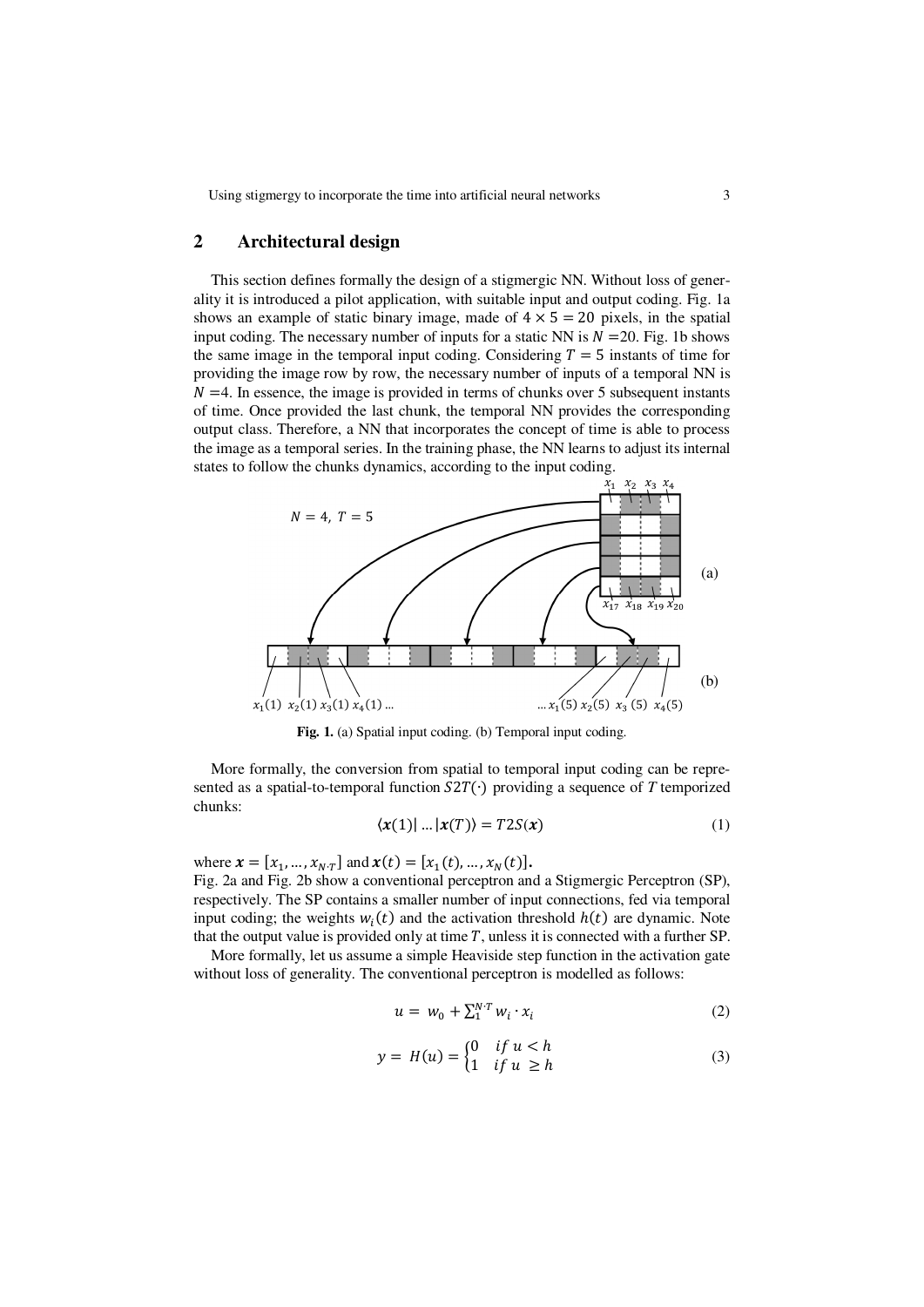whereas the SP processing is modelled as follows:

$$
u(t) = w_0 + \sum_1^N w_i(t) \cdot x_i(t) \tag{4}
$$

$$
y(t) = H(u(t)) = \begin{cases} 0, & u(t) < h(t) \\ 1, & u(t) \ge h(t) \end{cases}
$$
 (5)



**Fig. 2.** (a) Conventional Perceptron (CP); (b) Stigmergic perceptron (SP).

The next step is to define the stigmergy dynamics ontologically and then formally in the operating model. Fig. 3a shows the stigmergy ontology [10], made by three concepts (or classes): *Time*, *Mark* and *Stimulus*. A *Stimulus* reinforces a *Mark* that, in turn, advances another *Stimulus*. The *Mark* can be reinforced up to a saturation level. Since the *Time* weakens the *Mark*, in absence of other *Stimulus* the *Mark* finishes. Fig. 3b shows the dynamics of a stigmergic relationship. On the bottom, a generic variable of class *Stimulus*: a binary variable generically called  $s(t)$ . On the top, a generic variable of class *Mark*: a real variable generically called  $m(t)$ , controlled by the stimulus variable. Specifically, the mark starts from  $m(0)$  and, while the stimulus value is 0, undergoes a weakening by  $\partial m$  per step, up to the minimum level  $m$ . While the stimulus value is 1, the mark is reinforced by  $\Delta m$  per step, up to the maximum level  $\overline{m}$  of saturation.

More formally, the stigmergic relationship is defined as follows:

$$
m(t) = \begin{cases} \max\{m, m(t-1) - \partial m\}, & s(t, t-1, ...)=0\\ \min\{\overline{m}, m(t-1) - \partial m + \Delta m\}, & s(t, t-1, ...)=1 \end{cases}
$$
(6)

The mark dynamics can depend on current and previous values of the stimulus. According to Formula (6) the stigmergic relationships of the SP are:

$$
w_i(t) = \begin{cases} \max \{ w_i, w_i(t-1) - \partial w_i \}, & x_i(t-1) = 0 \\ \min \{ \overline{w_i}, w_i(t-1) - \partial w_i + \Delta w_i \}, & x_i(t-1) = 1 \end{cases}
$$
(7)

$$
h(t) = \begin{cases} \max\{\underline{h}, h(t-1) - \partial h\}, & y(t-1) = 0\\ \min\{\overline{h}, h(t-1) - \partial h + \Delta h\}, & y(t-1) = 1 \end{cases}
$$
(8)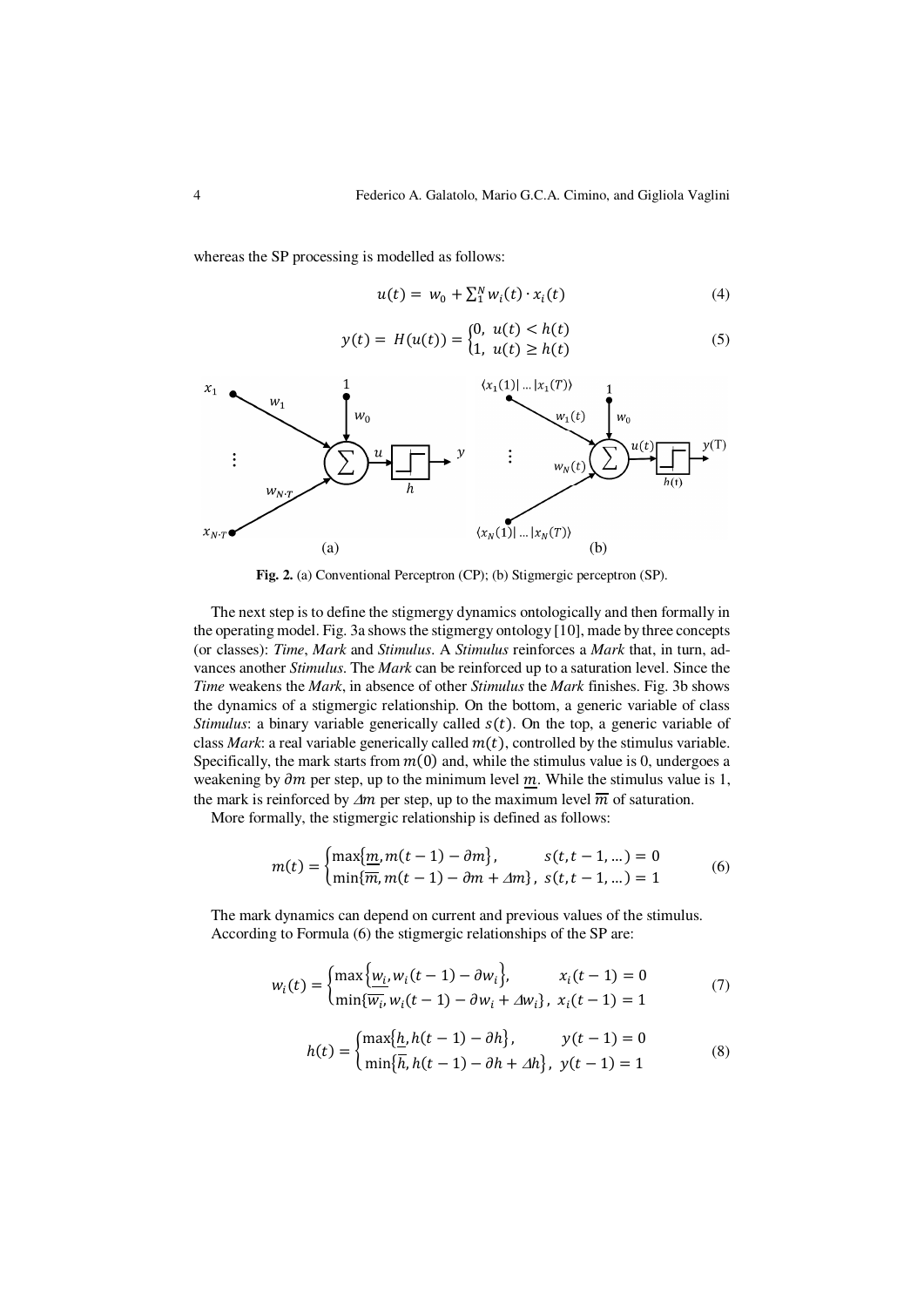In essence, the weight dynamics depends on the previous value of the input on the connection. The activation threshold depends on the previous value of the perceptron's output. The overall dynamics are parameterized via the initial mark value, the delta mark weakening, and the delta mark reinforcement. Thus, the training procedure will tune  $m(0)$ ,  $\partial m$ , and  $\Delta m$ , i.e.,  $\{w_i(0)\}\$ ,  $\{\partial w_i\}$ ,  $\{\Delta w_i\}$ ,  $h(0)$ ,  $\partial h$ , and  $\Delta h$ .



**Fig. 3.** (a) Ontology of stigmergy; (b) Dynamics of a stigmergic relationship.

Fig. 4a shows a fully-connected layer of SPs. It can be demonstrated that this stigmergic NN can be represented as the standard static NN shown in Fig. 4b, called unfolded equivalent NN. Specifically, in the unfolded NN each multilayer perceptron  $MLP_i$  is the static equivalent of the  $SP_i$ , and receives all input values from 1 to *T*. The unfolding of a stigmergic NN is based on the progressive addition of nodes, layers for progressive removal of internal temporal steps, up to a completely static NN. Once the network is totally unfolded, the resulting net is much larger, and contains a large number of weights and layers.

The next step is to make the unfolded network differentiable. For this purpose, the step activation function can be approximated by a sigmoid function:  $y = 1/(1 +$  $e^{-(u-h)}$ ), where the midpoint *h* corresponds to the soft threshold. Moreover, the mark variable can be modelled as a linear function with respect to the stimulus variable. Finally, the saturation/finishing constraints can be approximated by a sigmoidal clamping function applied to the mark variable.

At this step, the NN is then a static differentiable mathematical function,  $y = f(x)$ , which can be efficiently represented in a computation graph (CG), the descriptive language of deep learning models [10].

When training a NN, the error is a function of the parameters. A CG is a functional description of the required computation, where to compute error derivatives with respect to all the parameters, for use in gradient descent, is very efficient. A CG can be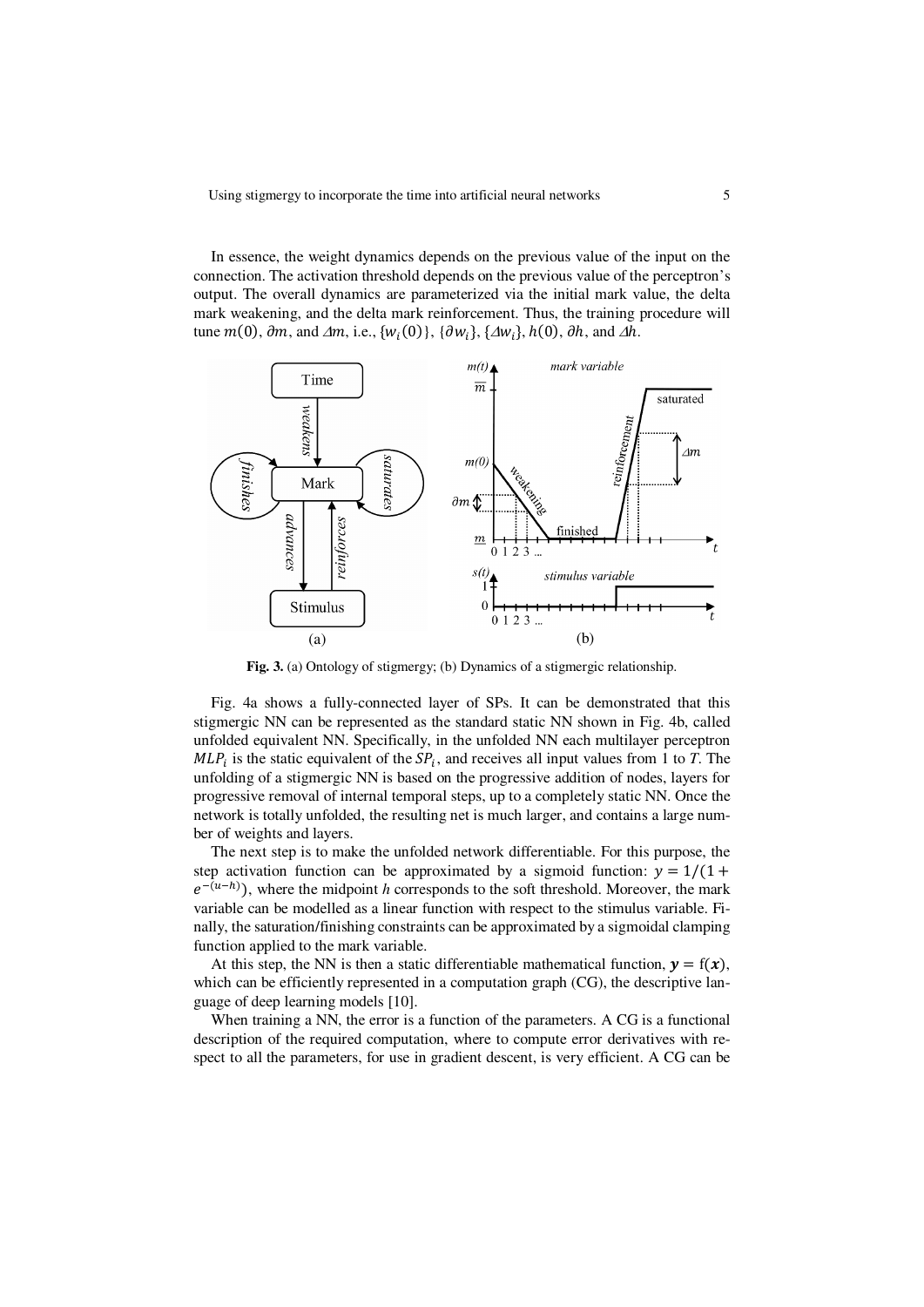instantiated for forward or backward computation. Specifically, reverse-mode differentiation, i.e. is the backpropagation, is carried out very efficiently.

As a consequence of the equivalence between a stigmergic NN and an unfolded NN, a given stigmergic NN can be transformed into a computational graph and efficiently trained using backpropagation.



**Fig. 4.** (a) A fully-connected layer of SPs; (b) The unfolded equivalent NN.

# **3 Experimental studies**

In order to appreciate the computational power of stigmergic neurons, in the first experiment the XOR problem is solved by using only one single stigmergic neuron, with one input and one output.

Assuming  $w_0 = 0$  in Formula (4), and according to Formula (5):

$$
y(0) = \begin{cases} 0, & w(0) \cdot x(0) < h(0) \\ 1, & w(0) \cdot x(0) \ge h(0) \end{cases}
$$
(9)

Assuming  $w = -\infty$ , and  $\overline{w} = \infty$ , Formula (7) and Formula (8) become:

$$
w(t) = w(t-1) - \partial w + x(t-1)\Delta w
$$
 (10)  

$$
h(t) = h(t-1) - \partial h + y(t-1)\Delta h
$$
 (11)

 $h(t) = h(t-1) - \partial h + y(t-1)\Delta h$  (11)

Thus, from Formula (5):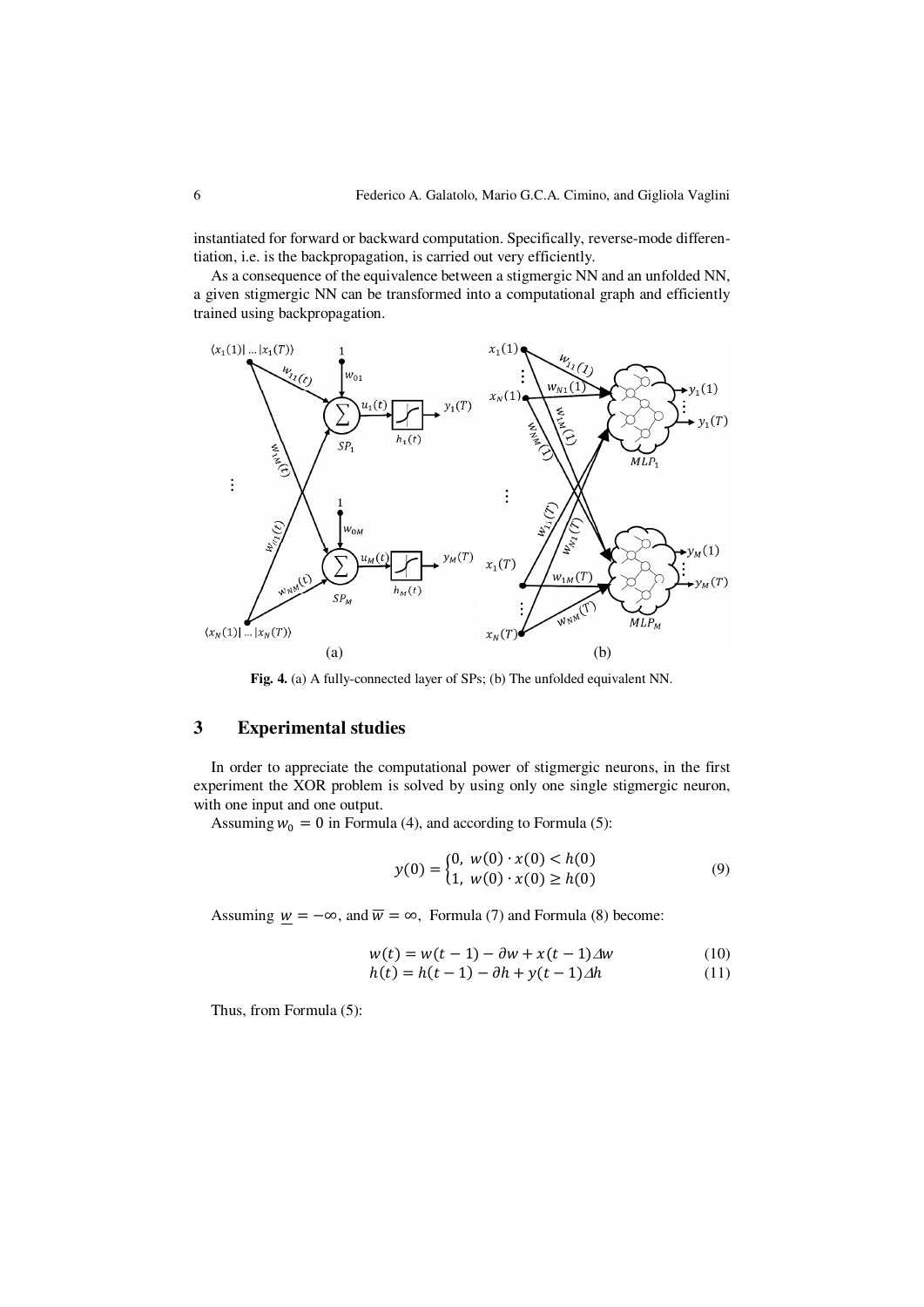Using stigmergy to incorporate the time into artificial neural networks  $7$ 

$$
y(1) = \begin{cases} 1, (w(0) - \partial w + x(0)\Delta w)x(1) \ge h(0) - \partial h \text{ and } y(0) = 0\\ 1, (w(0) - \partial w + x(0)\Delta w)x(1) \ge h(0) - \partial h + \Delta h \text{ and } y(0) = 1 \ (12) \\ 0, \text{ else} \end{cases}
$$

Fig. 5a shows a representation of  $y(0)$  and  $y(1)$ , according to Formula (9) and Formula (12), in the  $(x(1), x(t+1))$  space. Here, Formula (9) is represented by the dashed vertical line, whereas Formula (12) is represented by the two hyperbolas. In particular, four points are highlighted, and specified in Fig. 5b, where it is apparent that the XOR problem is solved:  $\overline{y(1)} = x(0) \bigoplus x(1)$ .



**Fig. 5.** The XOR problem with a single stigmergic neuron in the  $(x(1), x(t+1))$  space.

In the second experiment, a static NN, a stigmergic NN, a recurrent NN and a LSTM NN have been trained to solve the MNIST digits recognition benchmark [10]. The purpose is twofold: to measure the computational power added by stigmergy to static perceptrons, and to compare the performances of existing temporal NN. First, the static NN and the stigmergic NN have been dimensioned to achieve the best classification performance. Subsequently, the other temporal NNs have been dimensioned to have a similar number of parameters with respect to the stigmergic NN.

Fig. 6 shows the architecture of the stigmergic NN. Here, the hourglass icon highlights the stigmergic relationships in the layer. Precisely, the  $1<sup>st</sup>$  layer is a space-to-time coder (*S2T*); the 2<sup>nd</sup> layer is a set of fully connected perceptrons with stigmergic activation thresholds  $(S_h L P)$ ; the 3<sup>rd</sup> layer is a set of fully connected perceptrons with stigmergic weights and stigmergic activation thresholds  $S_{wh}LP$ ; the 4<sup>th</sup> layer is a timeto-space decoder (*T2S*), which is the inverse transformation with respect to S2T; the  $5<sup>th</sup>$ layer is a set of fully connected static perceptrons (*MLP*). The architecture of the static NN is made by two hidden layers of static perceptrons, and the output layer of 10 perceptrons.

The software has been developed with the PyTorch framework [13] and made publicly available on GitHub [14].

Precisely, an input image of the MNIST is made by  $28 \times 28 = 784$  pixels, and the output is made by 10 classes corresponding to decimal digits. Overall, the data set is made of 70,000 images. At each run, the training set is generated by random extraction of 60,000 images; the remaining 10,000 images makes the testing set.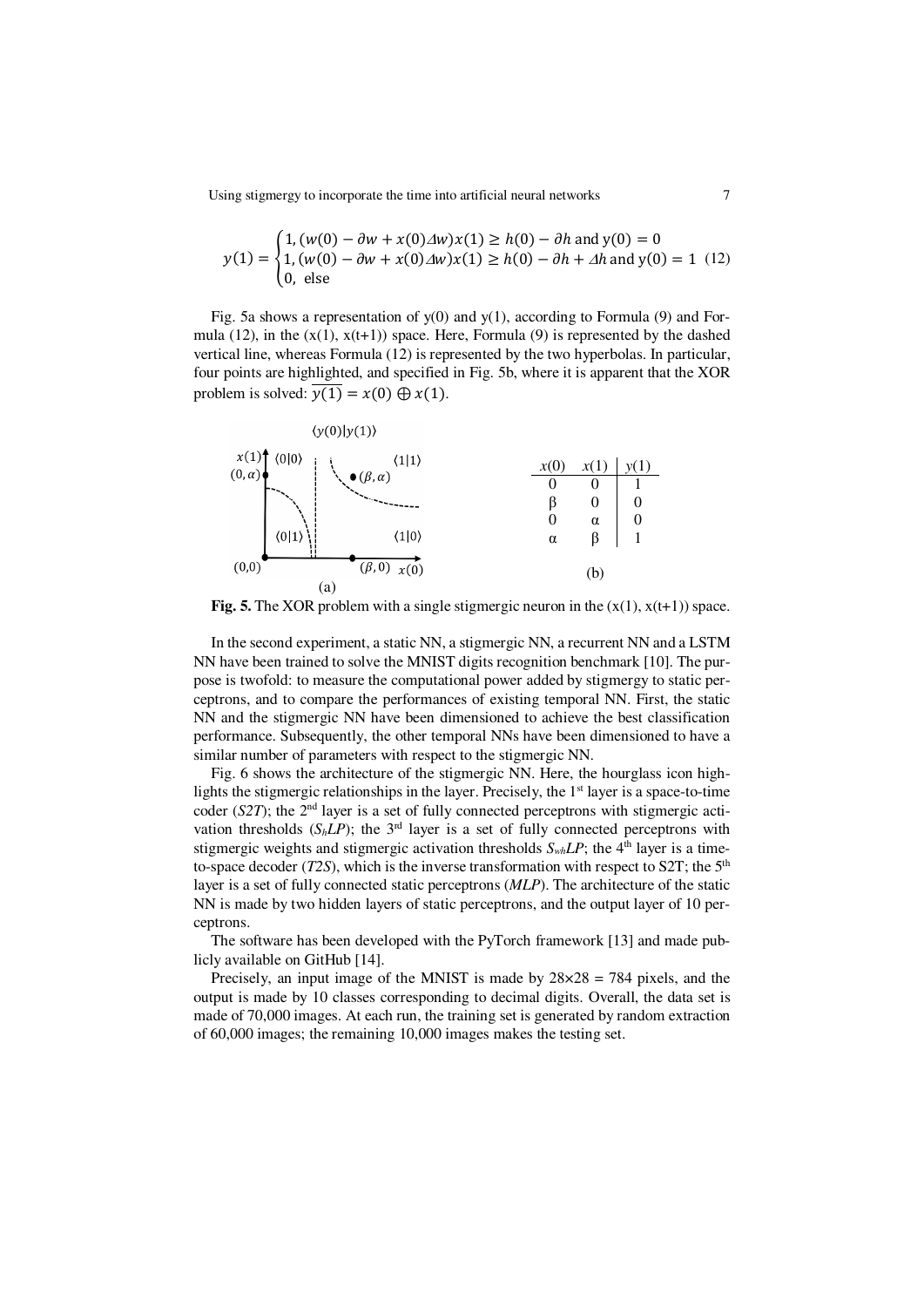The static NN is made by 784 inputs connected to 300 perceptrons (235,200 weights and 300 biases) that, in turn, are connected to other 300 perceptrons (90,000 weights and 300 biases), that, in turn, are connected to 10 perceptrons (3000 weights and 10 biases), for a total number of parameters equals to 328,810 parameters.



**Fig. 6.** A deep stigmergic NN for the MNIST digits recognition benchmark.

The stigmergic NN is made by 28 inputs connected to 10 perceptrons with stigmergic activation (280 weights, 10 biases, 10 initial activation thresholds, 10 delta thresholds weakening, and 10 delta thresholds reinforcement) that, in turn, are connected to 10 stigmergic perceptrons with weights and stigmergic activations (100 initial weights, 100 delta weight weakening, 100 delta weight reinforcement, 10 initial activation thresholds, 10 delta thresholds weakening, 10 delta thresholds reinforcement, and 10 biases), that become 280 output after the time-to-space decoder, which, in turn, are connected to 10 static perceptrons (2800 weights and 10 biases), for a total number of parameters equals to 3,470 parameters.

The Recurrent NN is fed by 28 inputs, organized identically to the stigmergic NN inputs. Such inputs are fully connected to two parallel feed forward layers (2⋅28⋅28 weights and 2⋅28 biases); in one of these layers, each output neuron has a backward connection to the inputs of both layers (28⋅56 weights); in the other layer, the outputs are connected to a further feed forward layer with 10 outputs (28⋅10 weights and 10 biases). The total number of parameters is 3,482.

 The LSTM NN is fed by 28 inputs, organized identically to the stigmergic NN inputs. For each LSTM layer, the number of parameters is calculated according to the well-known formula  $4 \cdot o \cdot (i + o + 1)$ , where *o* and *i* is the number of outputs and inputs, respectively.

The topology is made by a  $28\times10$  LSTM layer, a  $10\times10$  LSTM layer, a  $10\times10$  LSTM layer, and a final  $10\times10$  Feed Forward layer. Thus, the overall number of parameters is  $4[10(28+10+1)) + 2.10(10+10+1)] + (10.10+10+10)=3,360.$ 

Table 1 shows the overall performance and complexity. The performance evaluations are based on the 99% confidence interval of the classification rate (i.e., the ratio of correctly classified inputs to the total number of inputs), calculated over 10 runs. The complexity values correspond to the total number of parameters. The Adaptive Moment Estimation (Adam) method [12] has been used to compute adaptive learning rates for each parameter of the gradient descent optimization algorithms, carried out with batch method.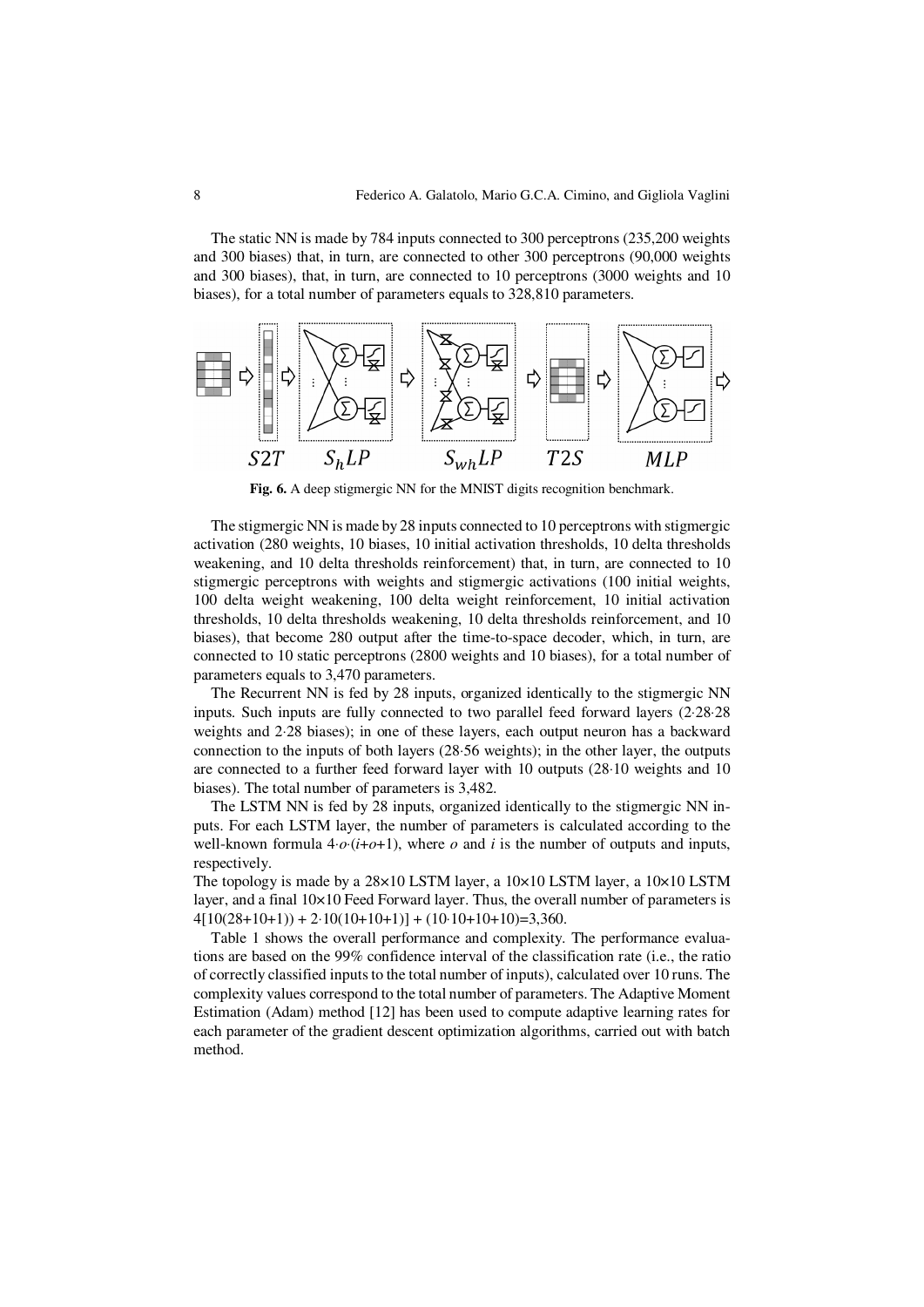It is worth nothing that the MNIST benchmark is a spatial dataset, used to favor static NN and to show the concept of space-time mapping that can be exploited with temporal NNs. As a such, chunks sequences in each image are not inherently related in time. Nevertheless, the static NN employs a very large number of parameters, about two order of magnitude larger with respect to the temporal NNs.

On the other hand, Static NN, LSTM NN and Stigmergic NN have similar classification performances (differing only by 2% at the most). Comparing the classification rates of temporal NNs, which have been dimensioned to have a similar complexity, recurrent NN is largely outperformed by static NN and LSTM NN.

In consideration of the relative scientific maturity of the other comparative networks, the experimental results with the novel stigmergic NN looks very promising, and encourage further investigation activities for future work.

| NN type             | Complexity | Classification rate |
|---------------------|------------|---------------------|
| <b>Static NN</b>    | 328,810    | $.951 \pm 0.0026$   |
| <b>LSTM NN</b>      | 3,360      | $.943 \pm 0.011$    |
| Stigmergic NN       | 3,470      | $.927 \pm 0.016$    |
| <b>Recurrent NN</b> | 3,482      | $.766 \pm 0.033$    |

**Table 1.** Performance and complexity of different ANN solving the MNIST digits recognition benchmark.

### **4 Conclusions**

In this paper, the dynamics of computational stigmergy is applied to weights, bias and activation threshold of a classical neural perceptron, to derive the stigmergic perceptron (SP). An efficient methodology is proposed for training a multilayered NN made of SP. The methodology is based on the equivalence with static computational graphs, which can be trained using backpropagation optimization algorithms.

 The effectiveness of the approach is shown via pilot experiments. Stigmergic perceptrons can be appreciated for their impressive computational power with respect to conventional perceptron. Moreover, stigmergic layers can be easily employed in deep NN architectures, and can provide performances similar to other relatively mature temporal NN, such as Recurrent NN and LSTM NN, on equal complexity.

### **Acknowledgements**

This work was partially carried out in the framework of the SCIADRO project, cofunded by the Tuscany Region (Italy) under the Regional Implementation Programme for Underutilized Areas Fund (PAR FAS 2007-2013) and the Research Facilitation Fund (FAR) of the Ministry of Education, University and Research (MIUR).